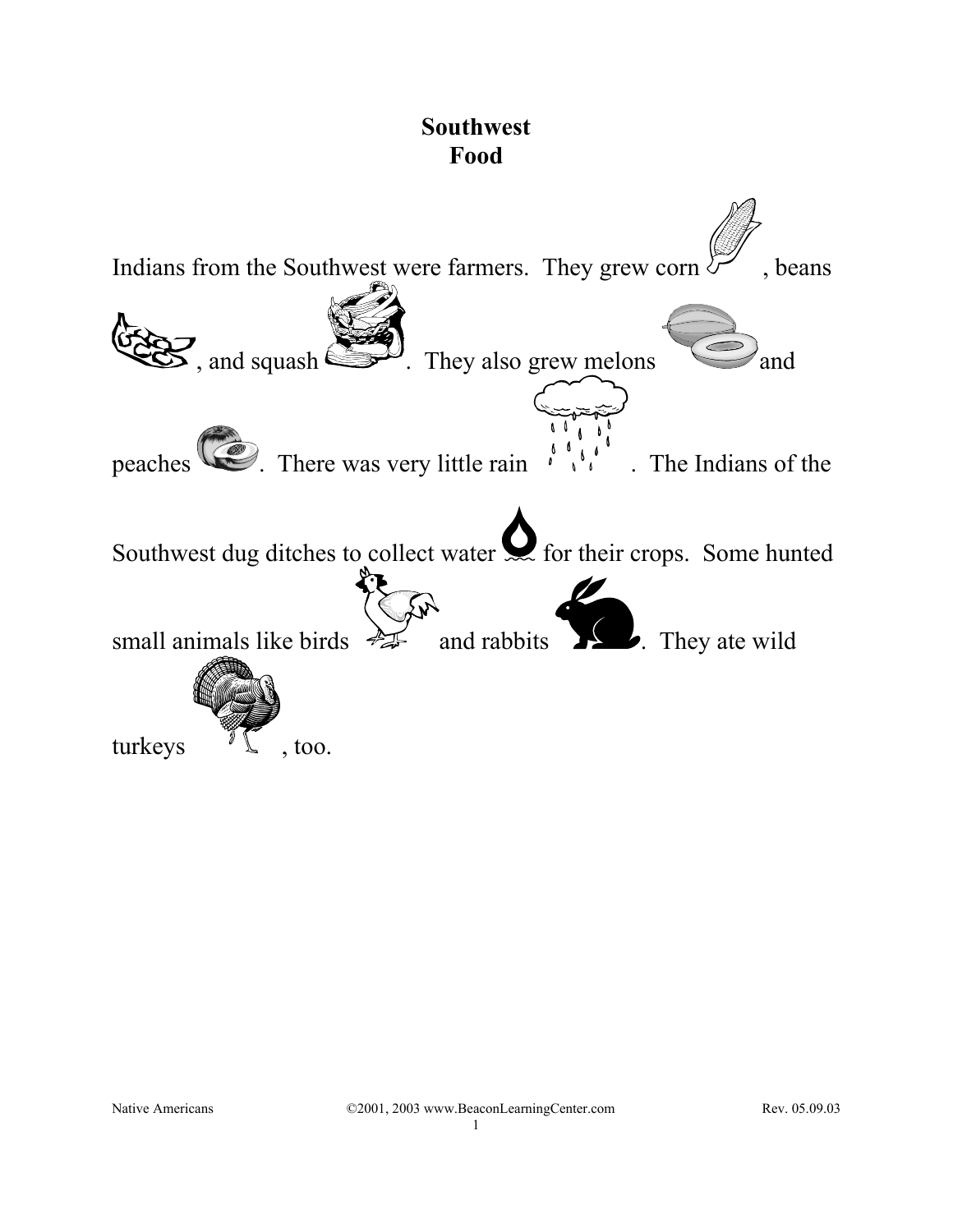

together for special times.

Native Americans C2001, 2003 www.BeaconLearningCenter.com Rev. 05.09.03  $\mathcal{L}$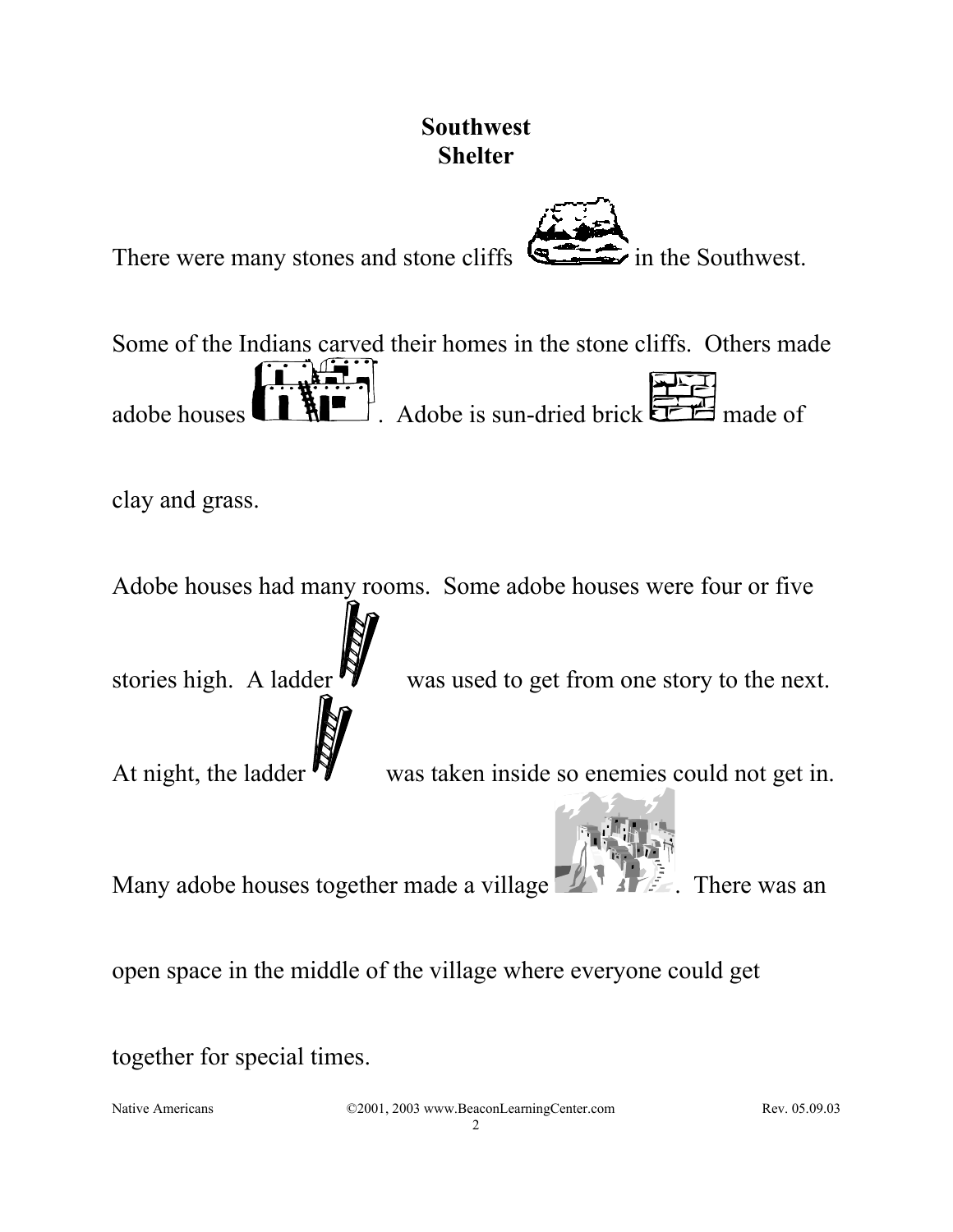## **Southwest Art/Recreation**

Indians from the Southwest were great weavers. They used dried



grasses to weave baskets **in the U.S.** They used yarn made from sheep's



There was a lot of clay because the land was dry and hot. The Indians

used the clay to make pottery . They made bowls and

. Southwest Indians also liked to make beautiful pictures



for special days of the year.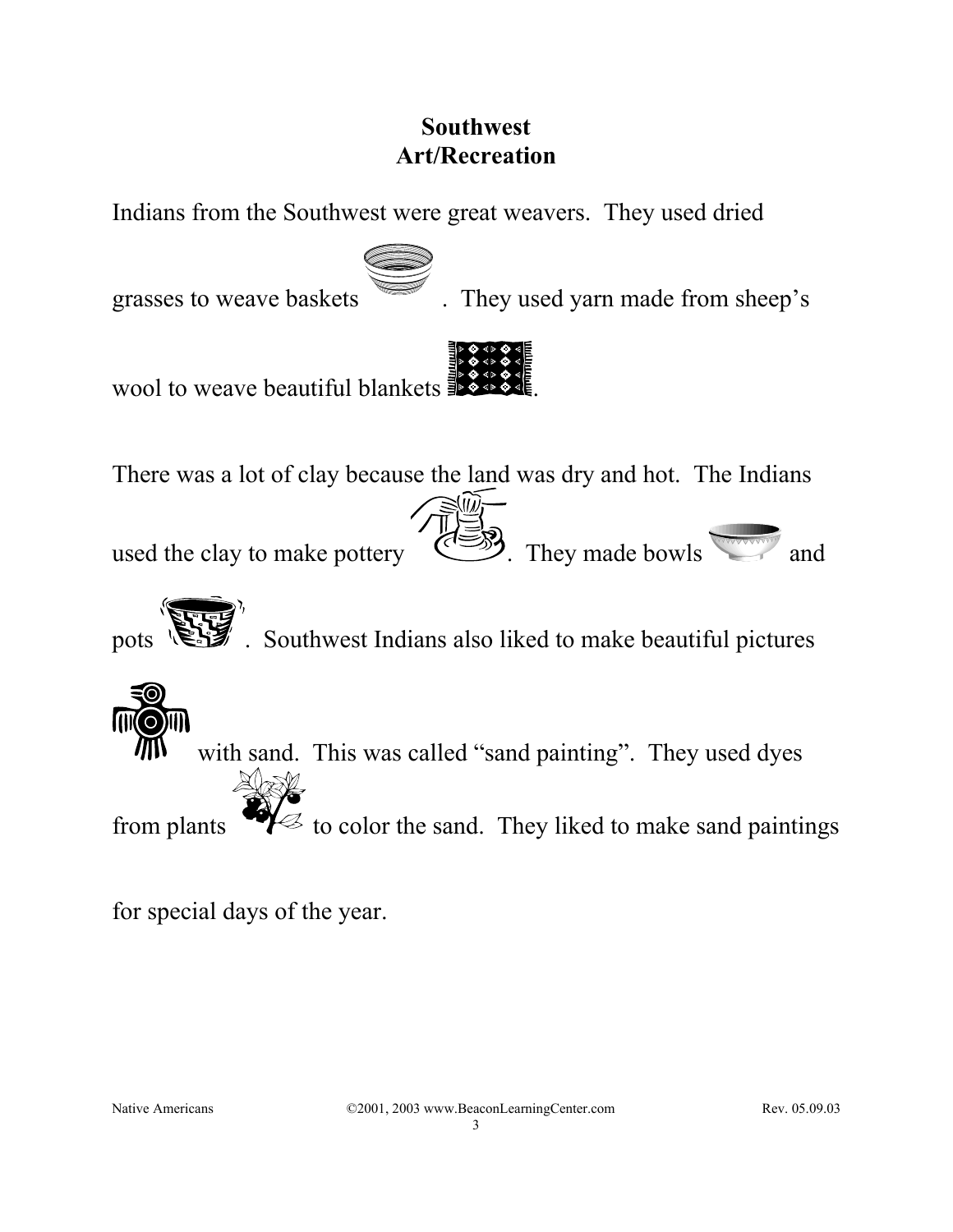## **Southwest Transportation**

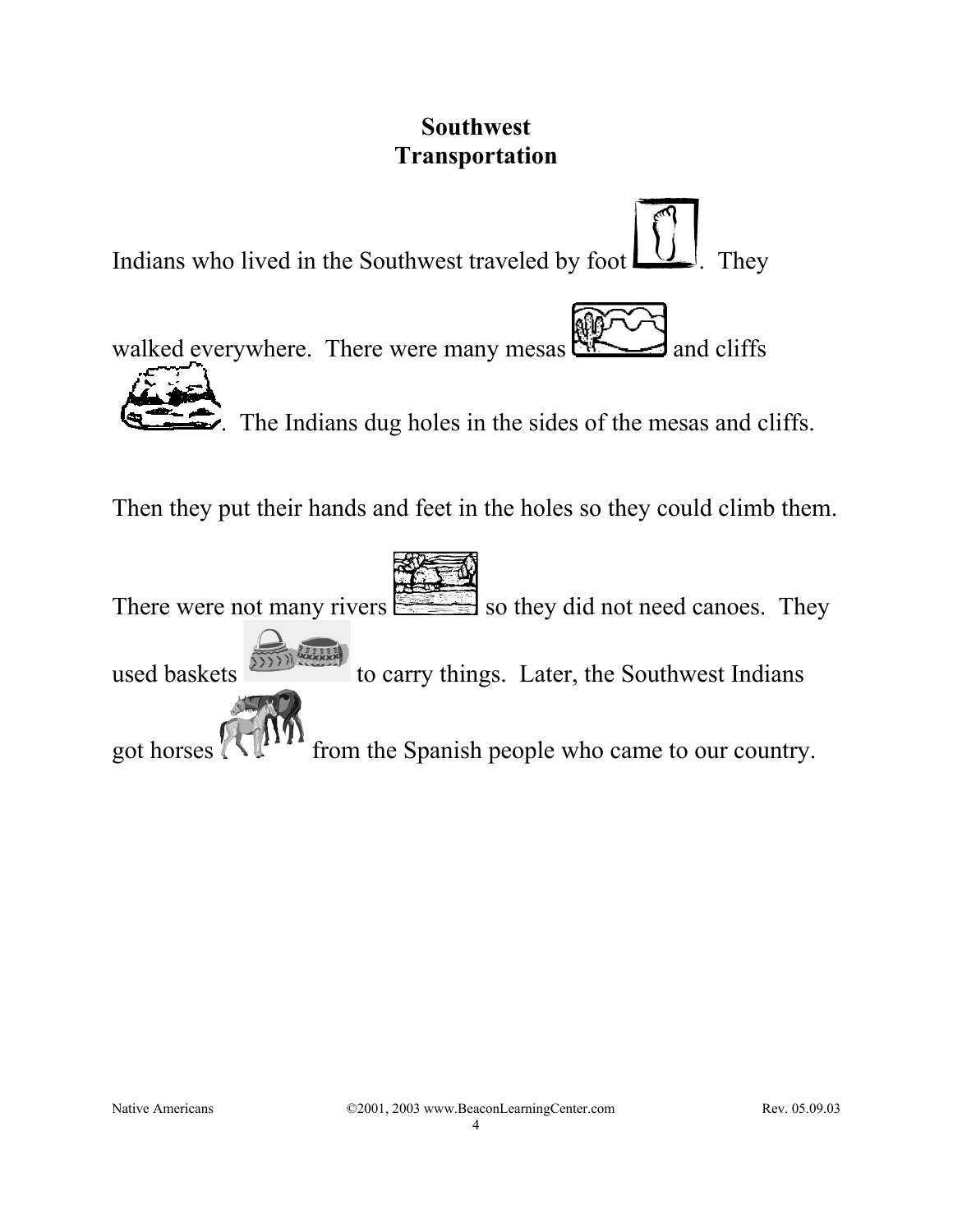## **Southwest Physical Surroundings, Location, and Climate**

The Southwest region includes Arizona, New Mexico, Colorado, and

northernMexico. Much of the land is desert  $\mathbb{R}$ . There is very little water



The climate is mostly hot and dry all year round. The land is

uneven.

There are many stones, canyons, and mesas. A canyon

is a deep valley with high sides. A mesa  $\Box$  is like a hill or

small mountain with high sides and a flat top. The Southwest Indians

grew their crops on the tops of mesas. Stones, clay, and mesas were

natural resources. The Southwest Indians used them to meet many of

their needs.